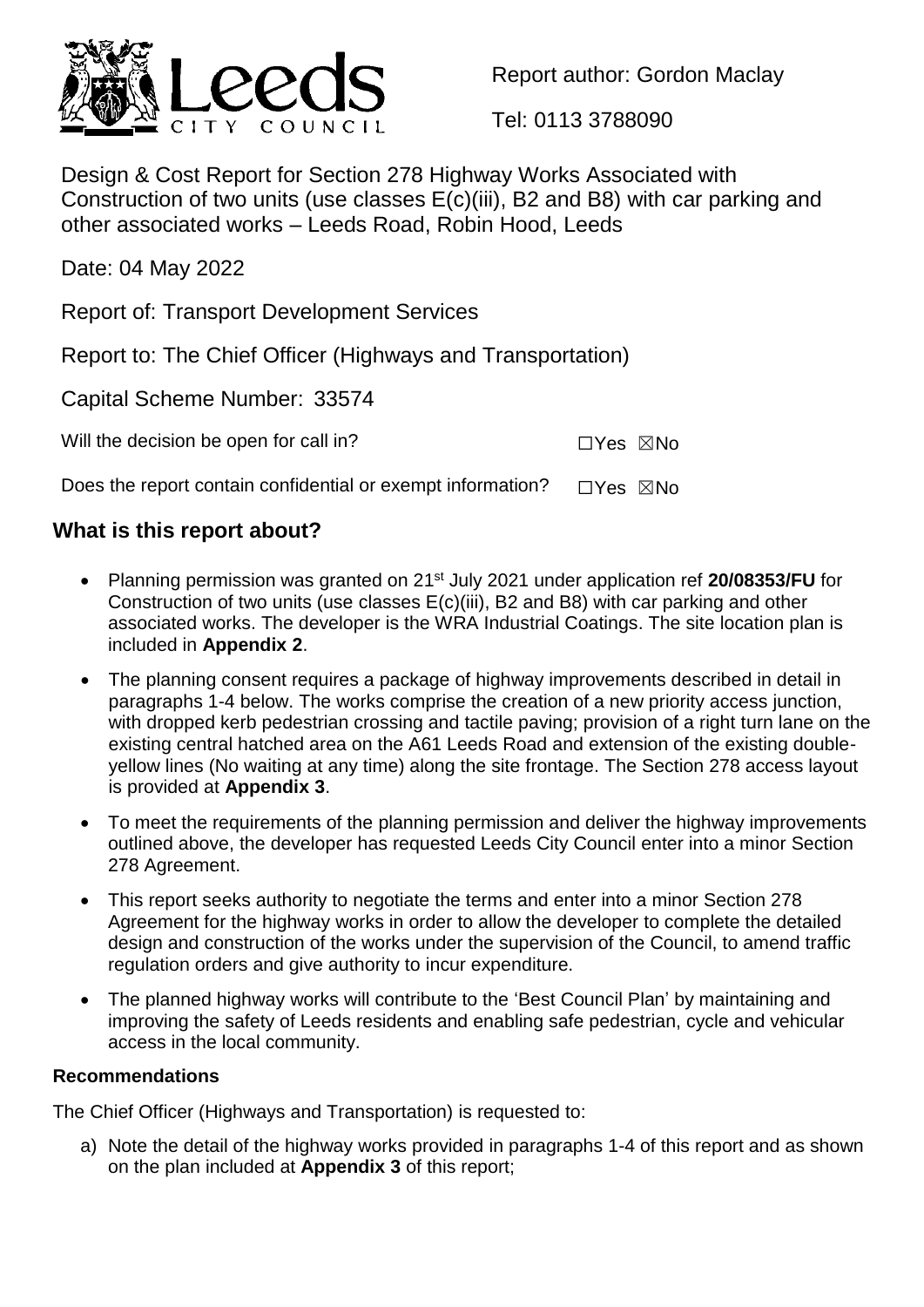- b) Give authority to negotiate the terms of and enter into an agreement with the developers under the provisions of Section 278 of the Highways Act 1980; whereby the works associated with the development are carried out by the developers at the developers' expense under Leeds City Council's supervision;
- c) Give authority to request the City Solicitor to advertise a draft Traffic Regulation Order (TRO) to provide 'No Waiting At Any Time' restrictions in the vicinity of the proposed access as shown on the plan included at **Appendix 3** of this report; and if no valid objections are received, to make seal and implement the Orders as advertised; and
- d) Give authority to incur capital expenditure of £15,000, consisting of £10,000 legal costs and £ 5,000 staff costs, all to be fully rechargeable to the developer through the Minor Section 278 Agreement. These are subject to estimated costs.

## **Why is the proposal being put forward?**

- 1 A new access is being created to a vacant site. The proposed access will be 7.0m wide with 2.0m radius kerbs. Dropped kerb pedestrian crossing and tactile paving will also be created.
- 2 Provision of a right turn lane on the existing central hatched area on the A61 Leeds Road
- 3 Provision of 'No Waiting At Any Time' restrictions (double-yellow lines) from the proposed access to a point 56m south following advertisement of TROs.
- 4 The works are required under condition 6 of planning permission ref no **20/08353/FU**
- 5 The proposals will provide a safe access to the new units. The new development will have cycle parking and EV charging in accordance with the emerging Transport SPD and adopted Policy EN8 respectively.

#### .**What impact will this proposal have?**

| Wards Affected: Ardsley & Robin Hood |                 |     |
|--------------------------------------|-----------------|-----|
| Have ward members been consulted?    | $\boxtimes$ Yes | ⊐No |

- 1. The proposals will create a new access to the site for pedestrians, cyclists and vehicles. Such improvements will be made to accommodate the needs of all users.
- 2. An Equality, Diversity, Cohesion and Integration (EDCI) impact assessment has been carried out on the Section 278 process and is included in **Appendix 1**.The assessment confirmed that individual designs put forward as part of this process will take into account the needs of each of the equality characteristics and will aim to meet Section 278 (4) criteria, which states that "*A highway authority shall not enter into an agreement under this section unless they are satisfied that it will be of benefit to the public*". As part of the design and construction process, further equality screenings and impact assessments will be undertaken as required.

## **What consultation and engagement has taken place?**

- 6 Ardsley & Robin Hood ward members have been consulted by email on Monday 31st January 2022. No comments have been received.
- 7 The Emergency Services and West Yorkshire Combined Authority (WYCA) have been consulted by email on Monday 31st January 2022. No concerns were raised by either.
- 8 Internal consultation has also been undertaken with colleagues in Highways and Transportation Services by email on Monday 31st January 2022. No comments were received.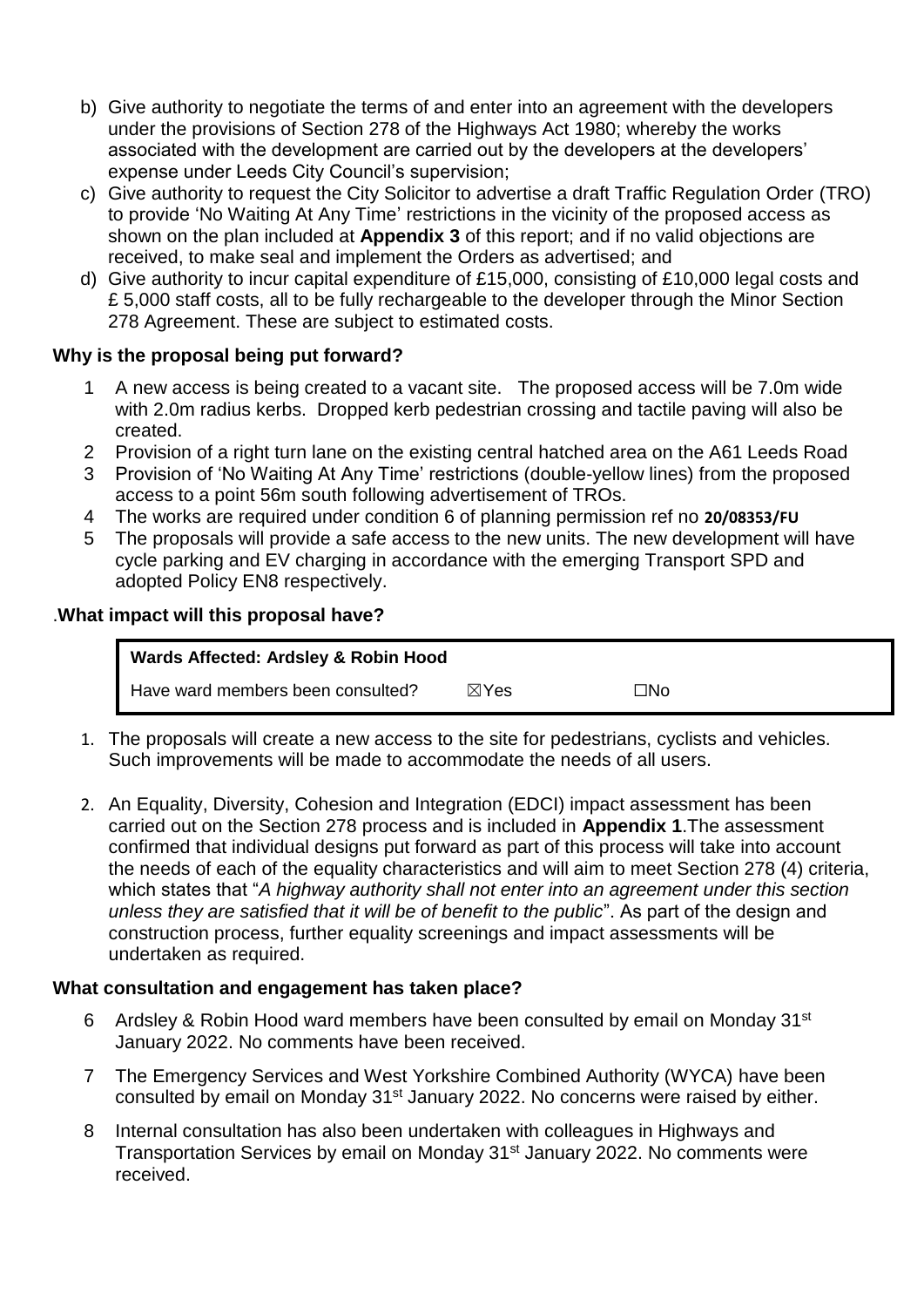#### **What are the resource implications?**

- 9 The developer will meet the Council's costs, estimated to be £15,000 consisting of £10,000 TRO costs and £5,000 staff costs, all of which will be fully funded through the Section 278 Agreement. These are subject to contractor estimated costs.
- 10 Funding: The developer will fund the total cost of the scheme, including the highways works, any statutory undertakers works and staff fees.
- 11 Staffing: The design and supervision of the works can be carried out within the existing staff resources.

| <b>Funding Approval:</b>                                      |              | <b>Capital Scheme Number</b> | 33574           |         |         |         |         |
|---------------------------------------------------------------|--------------|------------------------------|-----------------|---------|---------|---------|---------|
| <b>Previous total Authority to</b>                            | <b>TOTAL</b> | <b>TO MARCH 2021</b>         | <b>FORECAST</b> |         |         |         |         |
| <b>Spend on this scheme</b>                                   |              |                              | 2021/22         | 2022/23 | 2023/24 | 2024/25 | 2025 on |
|                                                               | £000's       | £000's                       | £000's          | £000's  | £000's  | £000's  | £000's  |
| LAND (1)                                                      | 0.0          |                              |                 |         |         |         |         |
| <b>CONSTRUCTION (3)</b>                                       | 0.0          |                              |                 |         |         |         |         |
| FURN & EQPT (5)                                               | 0.0          |                              |                 |         |         |         |         |
| DESIGN FEES (6)                                               | 0.0          |                              |                 |         |         |         |         |
| OTHER COSTS (7)                                               | 0.0          |                              |                 |         |         |         |         |
| <b>TOTALS</b>                                                 | 0.0          | 0.0                          | 0.0             | 0.0     | 0.0     | 0.0     | 0.0     |
|                                                               |              |                              |                 |         |         |         |         |
| <b>Authority to Spend required</b>                            | <b>TOTAL</b> | <b>TO MARCH 2021</b>         | <b>FORECAST</b> |         |         |         |         |
| for this Approval                                             |              |                              |                 |         |         |         |         |
|                                                               |              |                              | 2021/22         | 2022/23 | 2023/24 | 2024/25 | 2025 on |
|                                                               | £000's       | £000's                       | £000's          | £000's  | £000's  | £000's  | £000's  |
| LAND (1)                                                      | 0.0          |                              |                 |         |         |         |         |
| <b>CONSTRUCTION (3)</b>                                       | 0.0          |                              |                 |         |         |         |         |
| FURN & EQPT (5)                                               | 0.0          |                              |                 |         |         |         |         |
| <b>DESIGN FEES (6)</b>                                        | 5.0          |                              |                 | 5.0     |         |         |         |
| OTHER COSTS (7)                                               | 10.0         |                              |                 | 10.0    |         |         |         |
| <b>TOTALS</b>                                                 | 15.0         | 0.0                          | 0.0             | 15.0    | 0.0     | 0.0     | 0.0     |
|                                                               |              |                              |                 |         |         |         |         |
| <b>Total overall Funding (As</b>                              | <b>TOTAL</b> | <b>TO MARCH 2021</b>         | <b>FORECAST</b> |         |         |         |         |
| per latest Capital                                            |              |                              |                 |         |         |         |         |
| <b>Programme)</b>                                             |              |                              | 2021/22         | 2022/23 | 2023/24 | 2024/25 | 2025 on |
|                                                               | £000's       |                              | £000's          |         | £000's  | £000's  |         |
|                                                               |              | £000's                       |                 | £000's  |         |         | £000's  |
|                                                               |              |                              |                 |         |         |         |         |
| <b>LCC Supported Borrowing</b><br><b>Revenue Contribution</b> | 0.0<br>0.0   |                              |                 |         |         |         |         |
| <b>Capital Receipt</b>                                        | 0.0          |                              |                 |         |         |         |         |
| Insurance Receipt                                             | 0.0          |                              |                 |         |         |         |         |
| Lottery                                                       | 0.0          |                              |                 |         |         |         |         |
| Gifts / Bequests / Trusts                                     | 0.0          |                              |                 |         |         |         |         |
| <b>European Grant</b>                                         | 0.0          |                              |                 |         |         |         |         |
| <b>Health Authority</b>                                       | 0.0          |                              |                 |         |         |         |         |
| <b>School Fundraising</b>                                     | 0.0          |                              |                 |         |         |         |         |
| <b>Private Sector</b>                                         | 0.0          |                              |                 |         |         |         |         |
| Section 106 / 278                                             | 15.0         |                              |                 | 15.0    |         |         |         |
| <b>Government Grant</b>                                       | 0.0          |                              |                 |         |         |         |         |
| SCE (C)                                                       | 0.0          |                              |                 |         |         |         |         |
| SCE (R)                                                       | 0.0          |                              |                 |         |         |         |         |
| Departmental USB                                              | 0.0          |                              |                 |         |         |         |         |
| Corporate USB                                                 | 0.0          |                              |                 |         |         |         |         |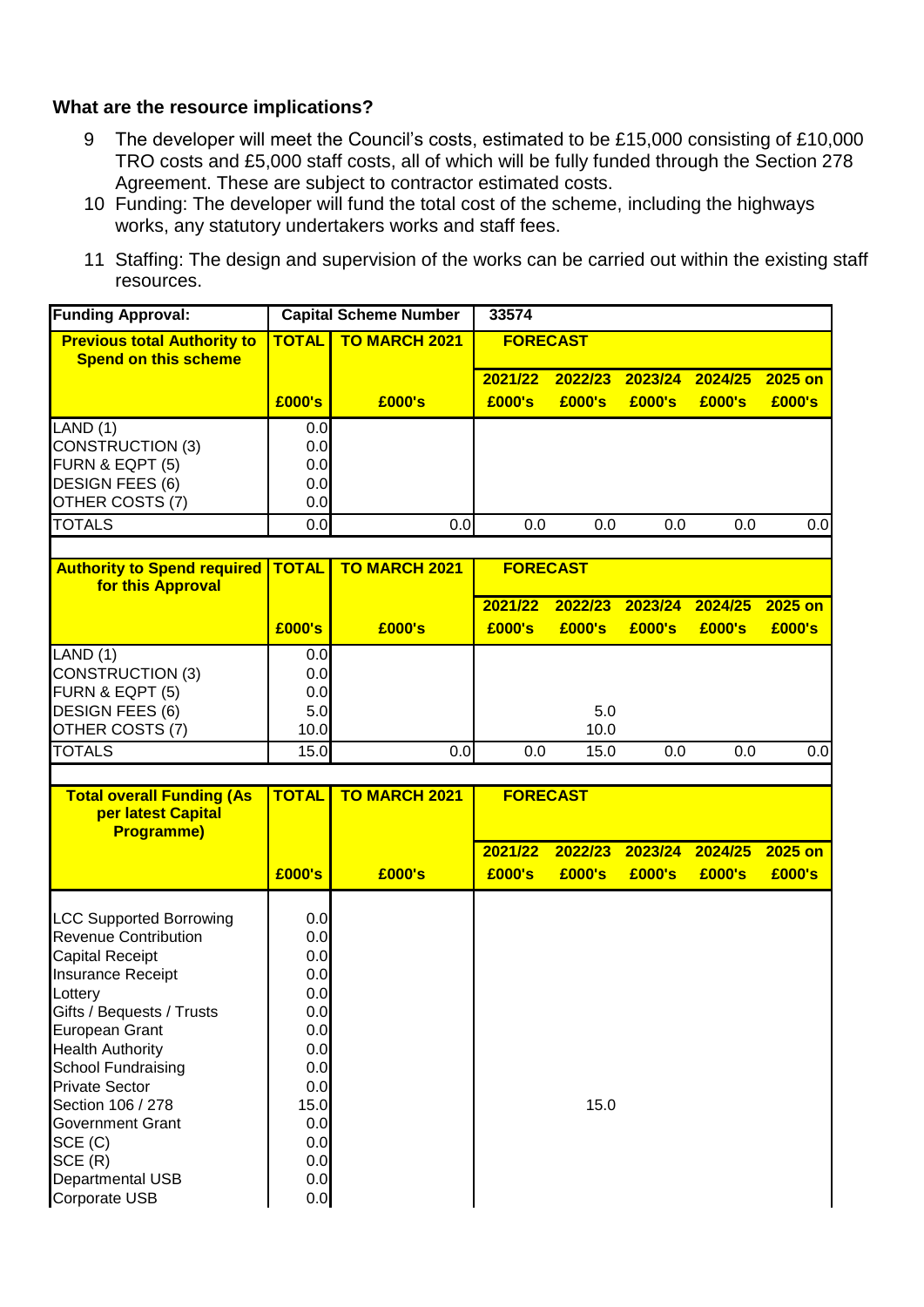| <b>Balance / Shortfall =</b> | 0.0  |      | 0.0 | 0.0  | 0.01 | 0.0 | 0.0 |
|------------------------------|------|------|-----|------|------|-----|-----|
|                              |      |      |     |      |      |     |     |
| <b>Total Funding</b>         | 15.0 | 0.OI | 0.0 | 15.0 | 0.0  | 0.0 | 0.0 |
| Any Other Income (Specify)   | 0.0  |      |     |      |      |     |     |

### **What are the legal implications?**

12 The works are exempt from call in being a consequence of and in pursuance of a regulatory decision.

### **What are the key risks and how are they being managed?**

13 The total cost of the highway works, and staff fees are fully developer funded.

#### **Does this proposal support the council's 3 Key Pillars?**

☒Inclusive Growth ☒Health and Wellbeing ☒Climate Emergency

- 14 The proposals achieve a range of objectives across the three pillars. The highway works will provide safe and suitable access for the proposed development, which comprises "*the construction of two new industrial units (use classes E(c)(iii), B2 and B8) with associated works*" as set out in the approved Design and Access Statement submitted in support of the planning application (**20/08353/FU**).
- 15 The proposed highway works also accord with the core strategy policies, West Yorkshire Local Transport Plan and other policies in that they provide safe and sustainable means of access for all users.
- 16 A Stage 1/2 Road Safety Audit (RSA) has been undertaken which is presented in Appendix 4. No issues were identified by the audit.
- 17 Within the site, Electric Vehicle Charging Points will be provided and secure cycle parking. Therefore, the proposed development will have the required infrastructure to encourage sustainable travel and offset its carbon footprint.
- 18 The proposals contained in this report therefore contribute to Leeds target of net zero carbon emissions by 2030 by improving facilities for walking, cycling, public transport and use of electric vehicles.
- 19 It is therefore considered that the highways works facilitating the development will increase active and sustainable travel to the site supporting all three pillars in the process.

#### **Options, timescales and measuring success**

## **a) What other options were considered?**

20 An access without the double yellow lines was considered during the planning determination stage, however this was dismissed on the basis that double yellow lines are required to prevent parking near the proposed access and protect visibility sightlines.

## **b) How will success be measured?**

21 It is considered that success will ultimately be measured by the delivery of the highway works to standards prior to opening / operation of the proposed development, thereby achieving the social, environmental and economic benefits to the city from the onset.

## **c) What is the timetable for implementation?**

22 Works for the proposed development will commence imminently. The proposed highway works will be implemented prior to opening / operation of the proposed development as required by the planning condition.